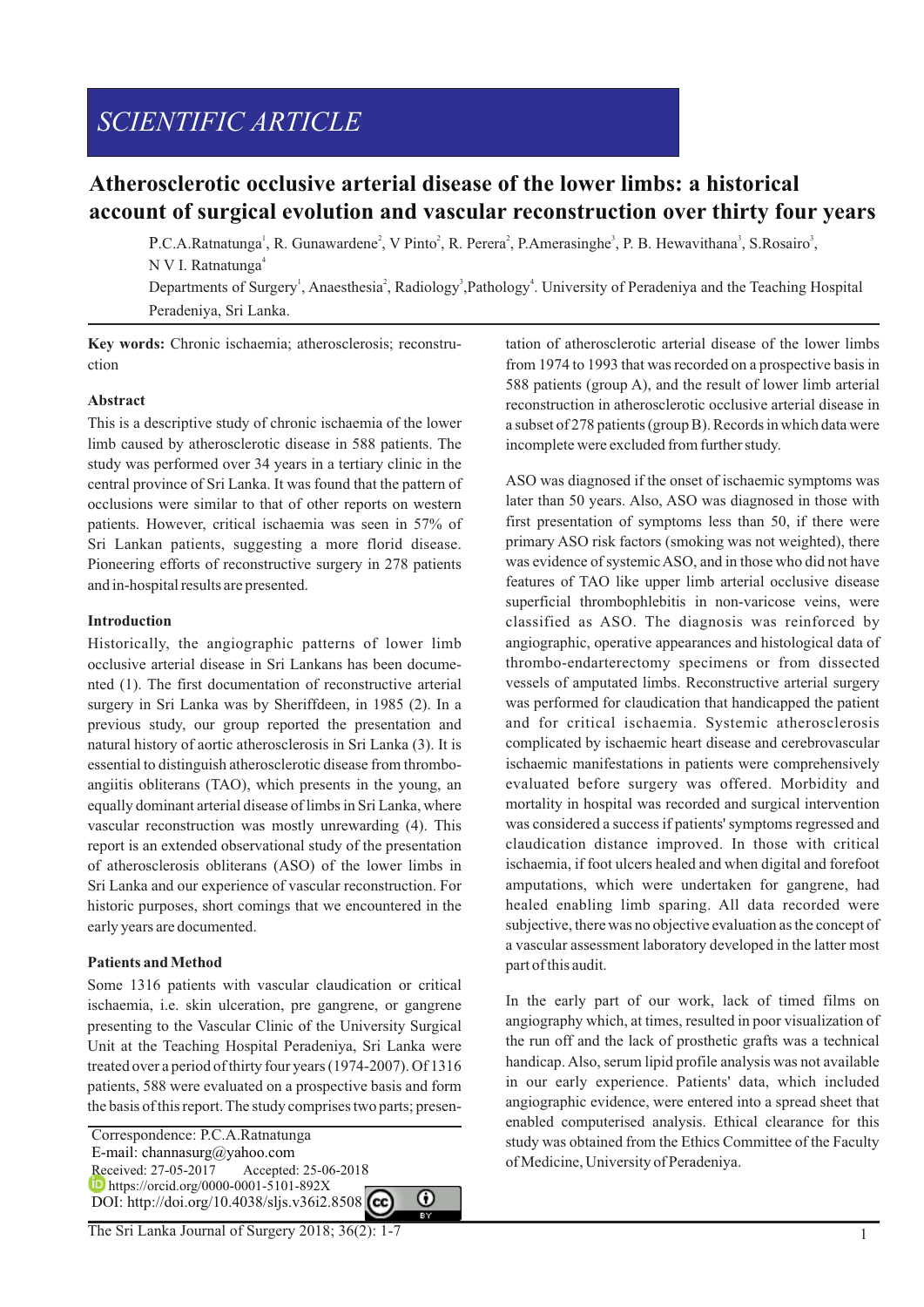# **Results**

# *Group A*

Patients with ASO were categorized, based on the age of origin of symptoms, as follows; < 35 years, 36 to 49 and > 50 years. Based on clinical and angiographic assessment, disease was classified as aorto-iliac (AID), femoro-popliteal (FPD) and tibial arterial disease (TD). Table 1 shows the age at presentation and the level of arterial occlusion based on clinical and angiographic data. Some 334 (57%) of 588 patients presented with critical ischaemia. Furthermore, a high prevalence of critical ischaemia (46%), was observed in those > 50. Tobacco smoking was reported in over 80 percent of our patients across all age groups while hypertension was a co-morbid factor in those young patients, <35 years, with atherosclerotic arterial occlusive disease (table 2). Diabetes mellitus, hypertension and hyperlipidaemia were other comorbid features that were seen in our patients. Overall, features of systemic atherosclerosis were seen in 17 percent of patients <35 years and up to 21 percent of patients >35years  $(table 3)$ .

# **Subset analysis of reconstructive arterial surgery forASO of the lower limbs – Group B.**

The pattern of lower limb occlusive arterial disease that required reconstruction in 278 patients is shown in table 4. For clarity, surgical reconstruction has been presented as either aortic and aorto-iliac reconstruction or femoro-popliteal and tibial reconstruction.

# **Aortic and aorto-iliac reconstruction**

The demography of the group requiring aortic and aorto-iliac reconstruction is presented in table 5. Figures 1 to 4 depict the levels of aortic occlusive disease and indicate the quality of images we obtained in the early years of vascular imaging. Based on angiograms, those with occlusion in the aorto- iliac segment were further classified into juxta renal, sub-renal, distal aorta, not involving the bifurcation, and disease involving the aorta and its bifurcation.

# *The "run-off '' in aortic occlusions*

Analysis of angiograms revealed that the run off was satisfactory in the iliac and/ or common femoral arteries in all of the juxta renal group except in two where there was multi segmental disease, with distal superficial femoral artery patency. In those with low aortic occlusive disease there was a good run off in the iliac arteries except in six of the 31 cases analysed. These patients had an associated distal occlusion- 2 with external iliac and 4 with associated superficial femoral artery occlusion. All patients with critical stenosis of the aortic bifurcation had multi-segment disease- 14 with external iliac artery occlusions and 9 with associated superficial femoral artery occlusions. Reconstructive surgery was possible in all of these patients.

Surgical reconstruction comprised of combinations of aortic replacement by graft, thrombo-endarterectomy and / or venous patch angioplasty. Aortic grafts were either straight grafts or an aorto-bi-femoral prosthetic graft depending on whether disease involved the common iliac arteries. The nonavailability of prosthetic grafts in the early years was the reason we adopted extensive use of thrombo-endarterectomy and vein patch angioplasty. In later years, when grafts became available, graft reconstruction evolved as the dominant procedure (5). Tables 6 and 7 indicate the type of reconstruction and its result. Surgical reconstruction was possible in 182 (73%) of two hundred and forty nine patients with aorto- iliac disease. In the remainder, surgical reconstruction was not possible due to patients not giving consent, non-availability of grafts, associated co-morbidity and gross sepsis of the feet with inguinal lymphadenopathy, despite antibiotics, which precluded use of a graft. It is noteworthy that our results are comparable with other contemporary series (5, 6). Complications of aortic reconstruction were; graft to limb embolus that required embolectomy in 5; groin bleed from a false aneurysm in 1, groin wound sepsis -1, leakage of lymph-1 and ventricular ectopics -1. Causes of death in the post-operative period were renal failure in 2 patients, coeliac axis ischaemia and bowel infarction - 1; sudden death in 3 patients, thought to be due to a myocardial cause or intra peritoneal bleed (as post mortems were not undertaken), and in one patient, graft occlusion that presented one year later with critical ischaemia leading to major amputation and death.

# *Common and external iliac artery reconstruction*

The common iliac segment of the aorto-iliac arterial tree was often associated with aortic bifurcation atheroma though, in some, only the common iliac artery was either stenosed or occluded in isolation (Fig. 5). However, bilateral disease was not uncommon. Although the outflow path was compromised by further extension of an occlusion, a run off was often found downstream as shown in table 8. The symptomatic limb arteries were invariably reconstructed except in bilaterally symptomatic cases where a bifurcation graft was used for bilateral external iliac artery pathology in 6 patients. The inability to show a run off in 22 cases was chiefly due to technical reasons, since in the early years, "syringe needling" was used to identify patency of the run off in some cases.

In the early years localized thrombo-endarterectomy was performed but in the latter years, if the ankle brachial pressure index (ABPI) of the donor limb was above 0.7, cross over grafting was performed to preserve the aortic bifurcation area for possible future surgery (7). If the (ABPI) was  $\leq 0.7$  in the donor limb, a direct graft was attached to the aorta. If the common femoral artery bifurcation was occluded, which was often present with external iliac artery occlusive disease, a profundoplasty or extended profundoplasty was undertaken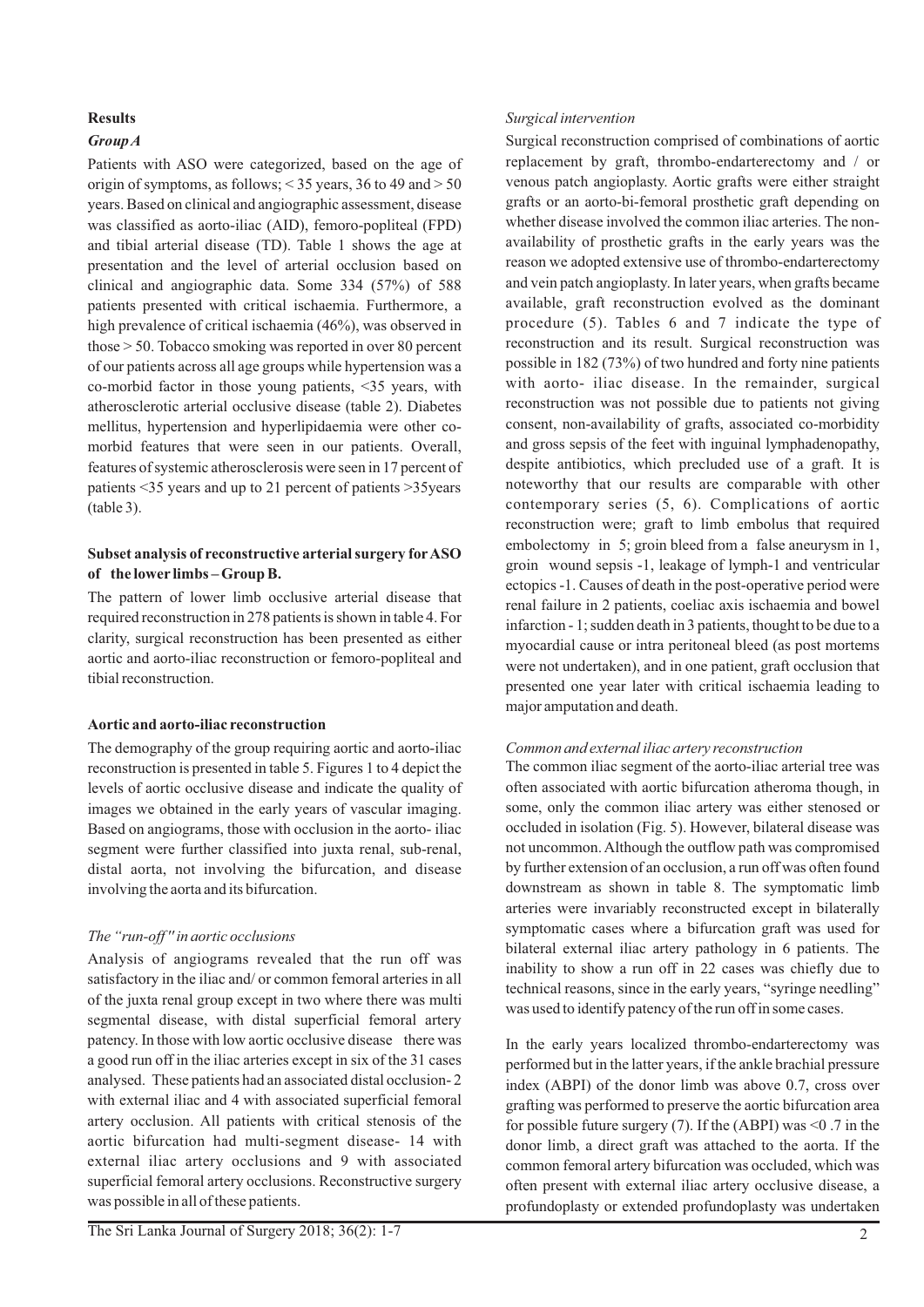**Table 1.** Presentation of patients with occlusive arterial limb disease based on the age group at the onset of symptoms

| AO ( $n =$       | Age group in yrs.; | $35$<br>$(n = 36)$ |    | 36-49<br>$(n = 112)$ |    | 50 and $+$<br>$(n=438)$ |    |     |     |    |
|------------------|--------------------|--------------------|----|----------------------|----|-------------------------|----|-----|-----|----|
|                  | Degree : ischaemia | С                  | СI | МA                   | C  | СI                      | МA | С   | СI  | МA |
| PLO <sup>+</sup> | N=                 |                    |    |                      |    |                         |    |     |     |    |
| AID              | 249                | 3                  | 10 | 2                    | 21 | 33                      | 9  | 109 | 60  | 2  |
| FPD              | 253                |                    | 14 | 2                    | 4  | 20                      | 2  | 110 | 93  |    |
| TD               | 86                 | 0                  | 4  | 0                    | 5  | 18                      | 0  | 17  | 42  | 0  |
| TOTAL            | 588                | 4                  | 28 | 4                    | 30 | 71                      | 11 | 236 | 193 | ۹  |

C= claudication, CI=critical ischaemia MA=major amputation i.e. AK/BK.

\*PLO- Pulse level of occlusion - AID= aortoiliac disease, FPD=femoro-popliteal disease, TD=tibial disease.

**Table 2.** The prevalence of primary risk factors for atherosclerosis in patients

| ATHEROSCLEROTIC RISK FACTORS AMONG PATIENTS WITH ASO |     |          |              |         |                 |    |  |  |  |
|------------------------------------------------------|-----|----------|--------------|---------|-----------------|----|--|--|--|
| Age groups                                           | n=  | Diabetes | Hypertension | Smoking | Hyperlipidaemia |    |  |  |  |
| in yrs. (AO)                                         |     | %        | %            | %       | n / n*          | %  |  |  |  |
| $35$                                                 | 36  | 6        |              | 98      | 8/29            | 28 |  |  |  |
| 35-49                                                | 112 |          | 45           | 98      | 61/108          | 56 |  |  |  |
| >50                                                  | 440 | 18       | 40           | 88      | 33/61           | 54 |  |  |  |

\* Number of patients investigated

**Table 3.** The prevalence of systemic atherosclerosis in patients with occlusive arterial disease of the limbs.

| SYSTEMIC ATHEROSCLEROTIC DISEASE - PREVALENCE |       |       |           |  |  |  |  |  |
|-----------------------------------------------|-------|-------|-----------|--|--|--|--|--|
| Age groups in yrs. (AO)                       | $n =$ | MI/HF | I STROKES |  |  |  |  |  |
| $35$                                          | 36    | 1/3   |           |  |  |  |  |  |
| 35-49                                         | 112   | 9/2   | 13        |  |  |  |  |  |
| >49                                           | 440   | 33/17 | 38        |  |  |  |  |  |

MI: Myocardial Infarction. HF: Heart Failure

**Table 4.** Overview of the types of lower limb occlusive arterial disease requiring reconstruction.

| Level of Occ: artery        | N = |
|-----------------------------|-----|
| Aortic                      | 93  |
| Common iliac                | 76  |
| External iliac              | 13  |
| Common femoral bifurc:      |     |
| Fem:-Popliteal & Fem-tibial | 88  |
| Total                       | 278 |

**Table 5.** Demography of 182 patients who underwent aortic or aorto-iliac reconstruction.

| Aorto-iliac atherosclerotic occlusive disease Group B<br>Table 5<br>n=182 |                     |                   |                       |                       |  |  |  |  |
|---------------------------------------------------------------------------|---------------------|-------------------|-----------------------|-----------------------|--|--|--|--|
| DEMOGRAPHY AND PRESENTATION OF AORTO-ILIAC OCCLUSIVE DISEASE              |                     |                   |                       |                       |  |  |  |  |
|                                                                           | <b>COMMON &amp;</b> |                   |                       |                       |  |  |  |  |
|                                                                           | <b>HIGH AORTIC</b>  | <b>LOW AORTIC</b> | <b>AORTIC BIFURC:</b> | <b>EXTERNAL ILIAC</b> |  |  |  |  |
| <b>CRITERION</b>                                                          | <b>OCCLUSION</b>    | <b>OCCLUSION</b>  | <b>CRITICAL STEN:</b> | OCC:                  |  |  |  |  |
| $n =$                                                                     | 32                  | 31                | 30                    | 89                    |  |  |  |  |
| Mean Age/SD                                                               | 48.3/10.1           | 44.8/9.2          | 55.4.5                | 45.6                  |  |  |  |  |
| .M:F                                                                      | 31:1                | 29:2              | 26:4                  | 88:1                  |  |  |  |  |
| % Diabetes                                                                | 0                   | 0                 | 2.6                   | 4.4                   |  |  |  |  |
| % Hypertension                                                            | 22.2                | 17.4              | 26.1                  | 30.9                  |  |  |  |  |
| % Hyperlipidaemia                                                         | 81.8                | 100               |                       | 37.5                  |  |  |  |  |
| %Claud:/Crit : Ischaemia                                                  | 97/3                | 87/13             | 68/32                 | 47/53*                |  |  |  |  |

**Claud:** claudication **Crit:** critical ischaemia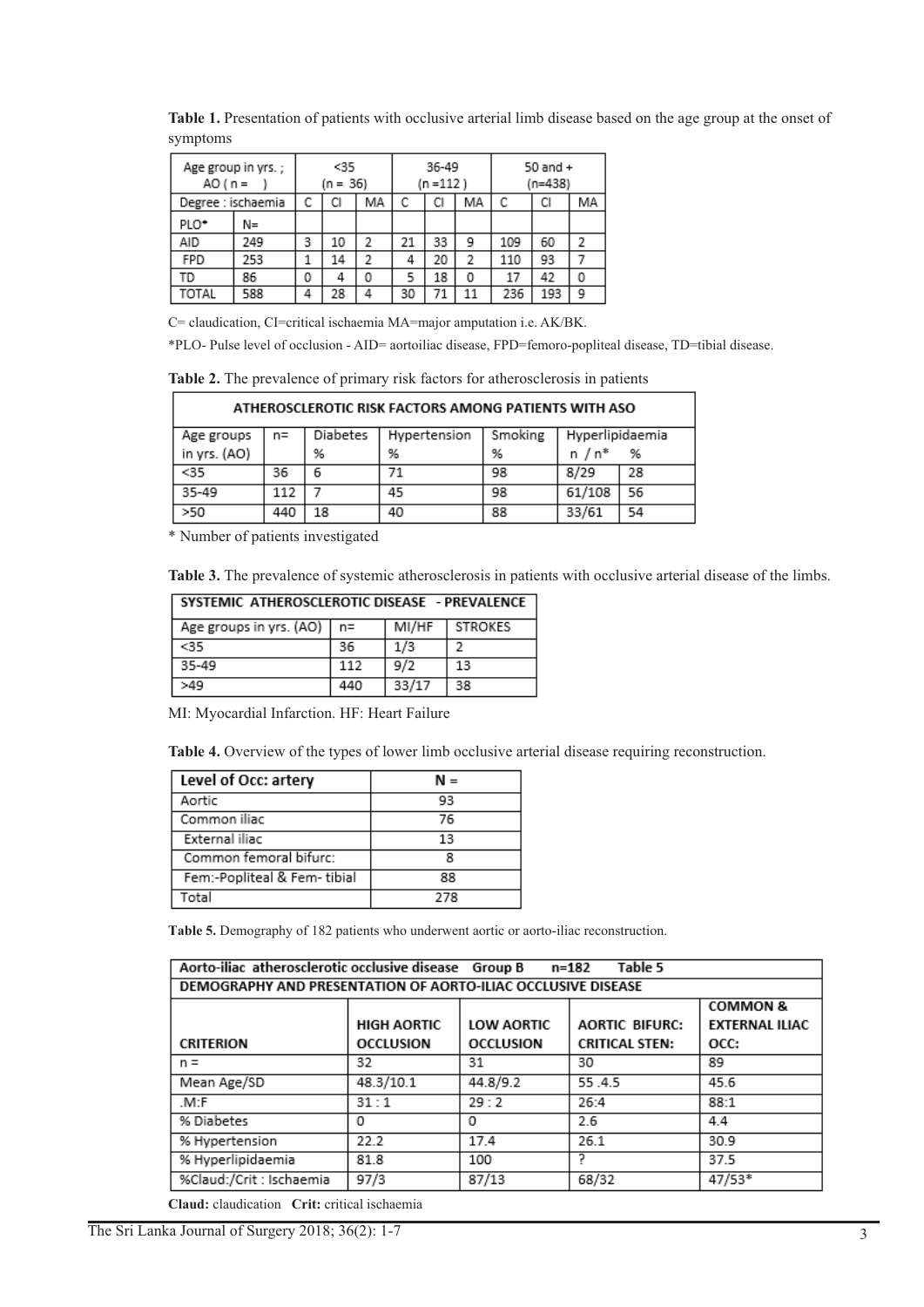|                                            | n= | TF | V/Grafts | Good result | Deaths |  |  |  |  |
|--------------------------------------------|----|----|----------|-------------|--------|--|--|--|--|
| Aortic occlusions                          | 63 | 4  | 59       | 58          |        |  |  |  |  |
| Aorto-iliac critical stenoses              | 30 | 18 | 12       | 25          |        |  |  |  |  |
| Aortic ASO with Common<br>Iliac occlusions | 76 | 37 | 39       | 62          | з      |  |  |  |  |
| External -iliac Occlusions                 | 13 | з  | 10       |             |        |  |  |  |  |

**Table 6.** Result of 182 aorto-iliac reconstructions for occlusive atherosclerotic disease Reconstructions for ASO aorto-iliac occlusive disease ٦

\* Indicates unknown outcome in some patients.

TE- Thrombo-endarterectomy; V/Graft: Vein or graft patch angioplasty or graft bypass

**Table 7.** Type of aortic reconstruction and result in 93 patients

| Levels of Aortic atherosclerotic Occlusions and their Reconstructions |        |       |        |         |       |  |  |  |  |
|-----------------------------------------------------------------------|--------|-------|--------|---------|-------|--|--|--|--|
| Level of occlusion                                                    | Number | TE+PA | Grafts | Success | Death |  |  |  |  |
| Juxta renal (JRAO)<br>Fig. 1                                          | 31     | Ω     | ABF-31 | $29*$   |       |  |  |  |  |
| Sub renal (SRAO)<br>Fig. 2                                            | 01     | 0     | ABF-1  |         | 0     |  |  |  |  |
| Low aortic (LAO)<br>Fig. 3                                            | 31     |       | ABF-24 | 28      | З     |  |  |  |  |
| Aorto-iliac critical stenosis (AICS) Fig. 4                           | 30     | 21    | ABF-9  | $25*$   | 3     |  |  |  |  |
| Totals                                                                | 93     | 28    | ABF-65 | 83      |       |  |  |  |  |

\*Indicates that in some patients outcome data were not available.

TE+/-PA - Thrombo-endarterectomy patch angioplasty; ABF- Aorto-bifemoral prostheses.



**Figure 1.** Juxta renal stenosis

**Figure 2.** Sub-renal **Figure 3.** Distal aortic **Figure 4.** Aortic

**Figures 1 to 4.** Images of angiography undertaken in patients with occlusive arterial disease secondary to atherosclerosis indicating the levels of aortic involvement.

**Table 8.** The pattern of run-off in 76 limb reconstructions for common and external iliac artery disease

| Level of patent arterial<br>segment | <b>Bilateral</b> | Unilateral |
|-------------------------------------|------------------|------------|
| Bifurcation                         | 3                |            |
| Common femoral                      | 8                | 20         |
| Common femoral                      | 8                |            |
| Mid superficial femoral             |                  | 3          |
| Distal superficial femoral          | 8                | 15         |
| No run off                          |                  |            |
|                                     | 28               |            |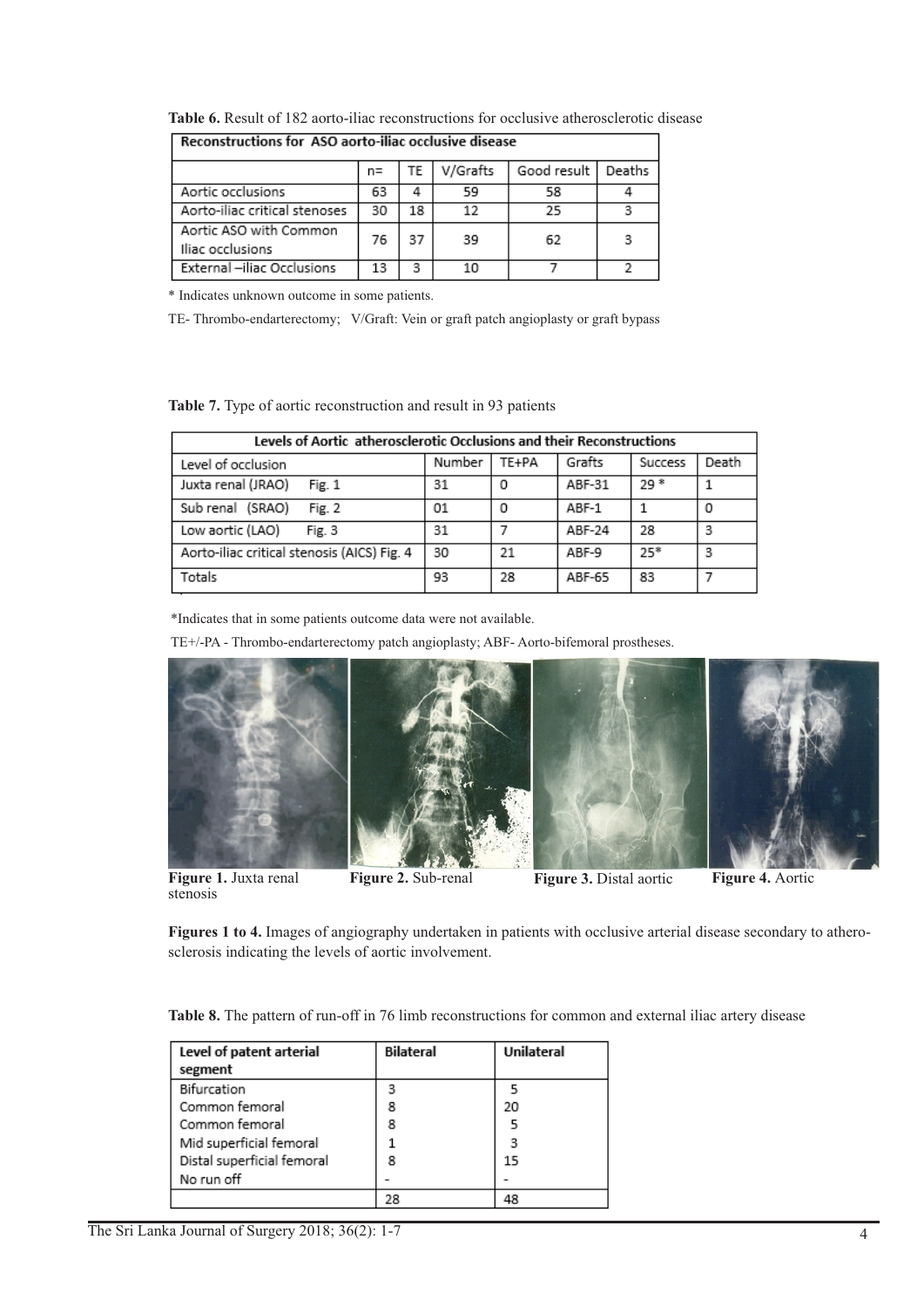comprising thrombo-endarterectomy with a patch of vein or prosthetic graft – table 9. Complications of common iliac and external iliac reconstruction included, abandonment of the procedure because of a grossly calcified aorta and iliac vessel complex, post-endarterectomy vessel occlusion leading to below knee (BKA) and subsequently an above knee (AKA) amputation in 2 patients; one died of renal failure and another due to myocardial infarction. Other complications included iliofemoral graft occlusion requiring embolectomy -1, false aneurysm in 1, adhesive intestinal obstruction -1 and inguinal wound sepsis.

### **Femoro-popliteal and tibial artery reconstruction**

### *Common femoral reconstruction*

In general, surgical reconstruction for infra-inguinal arterial disease was confined to disease of the femoral artery and that of the arteries in the proximal part of the leg. Reconstructive surgical intervention was not undertaken at that time for distal tibial artery and distal vessel occlusion. Instead, these patients were treated by non- operative methods, such as a program to increase claudication distance, reduction in smoking, control of co-morbid disease such as hypertension and diabetes and, if required, distal amputation. Surgical reconstruction of the common femoral artery in isolation that was undertaken for critical ischaemia, owing to ease of access, in our experience, yielded poor results (table 10). This was mostly due to florid downstream disease; six of 8 reconstructive procedures, all of who had multi-segment disease and diabetes, were followed by graft or vessel occlusion leading to major amputations and one death from myocardial infarction. Graft sepsis was a problem and treated with bactericidal antibiotics.

# *Reconstruction for femoro-popliteal segment athero-sclerotic disease*

The femoro-popliteal segment was found to be the site most frequently obstructed (Fig. 6). Angiographic analysis of the run-off at the femoro-popliteal occlusion was possible in 74 patients. The data revealed that in Table 11, 38 patients the high popliteal, supra geniculate segment was patent, the lower, infra-geniculate segment was patent in 19, and that there was no visualisation of a run-off in 17. The result is probably due to timing constraints at angiography in the early years. Thus we had to resort to operative exploration and intra-operative angiographic evaluation of the popliteal artery to determine distal arterial patency. When patency of the popliteal artery was established intra operatively, the patient underwent femoro-popliteal reconstruction with prior consent. In the rest, where distal popliteal artery patency could not be established by intra-operative assessment, the procedure was abandoned and details not recorded. For historical purpose, we report that localized popliteal artery reconstructions were undertaken in a limited number of patients in the early years, which yielded poor results (table 11). In the early part of our work, and in all infra-geniculate

procedures, we used reverse saphenous vein grafts to reestablish flow. Synthetic graft (GORE-TEX, Arizona, USA. was used after 1990 in a proportion of patients, who had no evidence of infection, and who required supra-geniculate arterial bypass graft surgery. Post-surgical complications in this group included, vein graft occlusion in 3 patients – two received synthetic grafts and the third underwent below knee amputation. Infective groin lymphadenopathy, common in those with critical ischaemia and lower limb infections, that did not respond to antibiotics, often risked graft infection in the proximal groin anastomosis. This was, to an extent, mitigated by the lateral approach to the femoral artery (8). Other complications encountered were lymphatic leaks and post-surgical myocardial infarction.

# *Management of tibial arterial disease*

In 86 patients, there was isolated tibial disease and these patients mostly presented with critical ischaemia (table 12). As previously mentioned, management in this group of patients centred on non-operative measures and lumbar sympathectomy or amputation.

# **Discussion**

There is no substantial report of surgical reconstruction for atherosclerotic arterial disease of the lower limbs in Sri Lanka. This study is both a report of surgical evolution for ischaemic lower limb arterial surgery over 34 years, and presents previously unknown data in Sri Lankan patients with arterial ischaemia of the lower limbs.

An incidence of critical ischaemia in 57 percent of Sri Lankan patients with atherosclerotic occlusive disease is dramatically different from reports from the United Kingdom (6, 9). There may be an association with florid atherosclerosis that is, in general, reported in the coronary arteries of South Asians (10). In part, this phenomenon has been attributed to the small diameter of coronary arteries in South Asians (10). This begs the question, "Is this phenomenon the lower limb artery equivalent in South Asians?" Another hypothesis is that atherosclerotic arterial disease occurs in vessels previously primed by thrombo-angiitis obliterans, as has been reported in Israel (11). Such high prevalence may also represent late presentation in our patients.

In the early period of our work, thrombo-angiitis obliterans was the dominant disease in Sri Lanka, for which arterial reconstruction was often unsuccessful (3). We observed that the prevalence of atherosclerotic lower limb arterial disease gradually became more dominant over TAO, where in the latter two decades of this study, there was a reduction in the presentation of TAO patients, which made surgical reconstruction more feasible. Corresponding to this change in aetiology, we undertook fewer lumbar sympathectomy and lower limb amputations and more reconstruction procedures for lower limb ischaemia.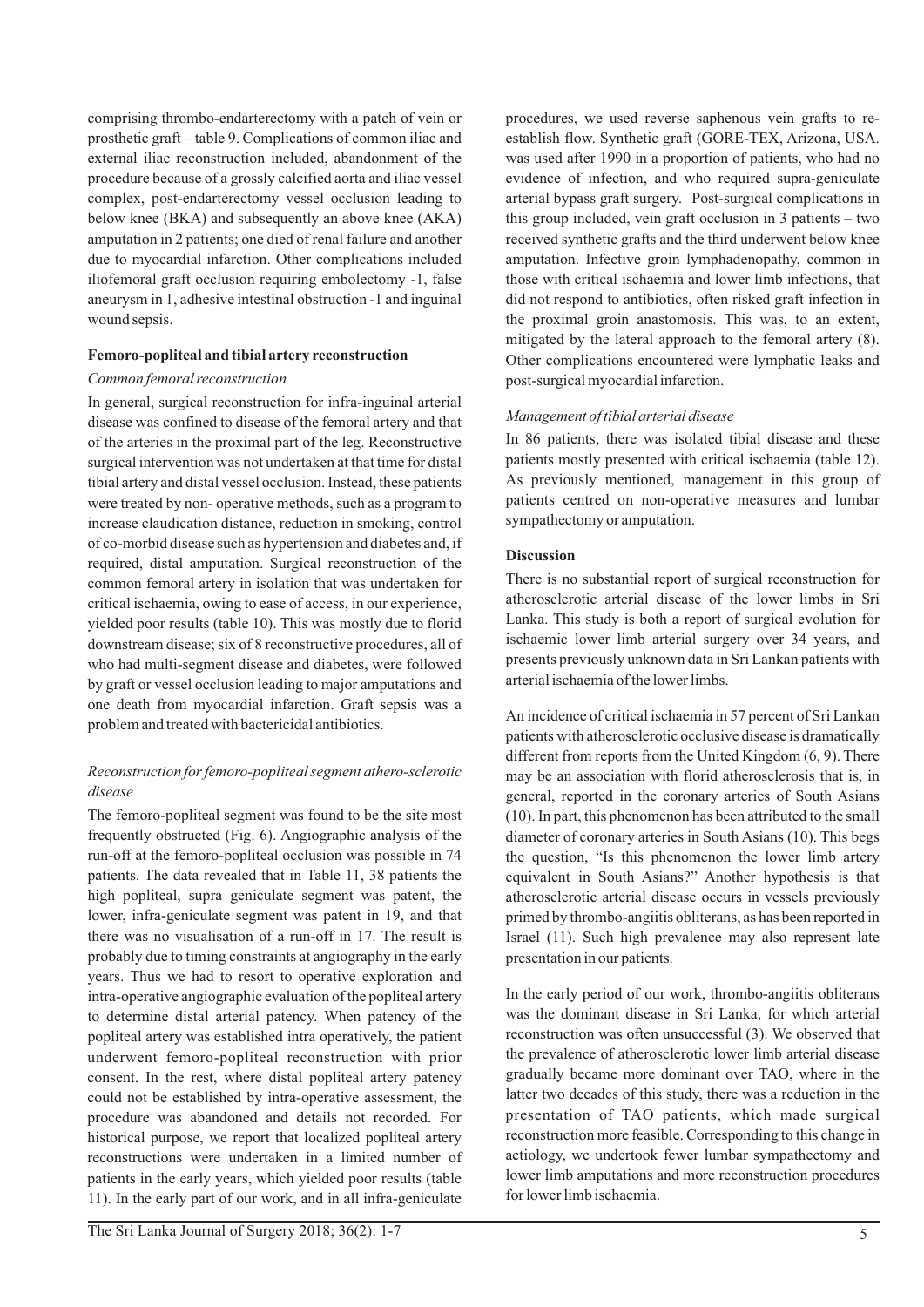

**Figure 5.** Aorto-iliac angiogram indicating unilateral atherosclerotic disease of the iliac artery (arrow)



Figure 6. Femoral angiogram showing the most frequent site of occlusion at the femoro-popliteal segment (arrow)

| <b>Reconstructions for ASO iliac disease</b> |        |                |    |          |     |         |         |  |
|----------------------------------------------|--------|----------------|----|----------|-----|---------|---------|--|
|                                              | Number | TE/VGA   FFGCO |    | A/I FGBP | ABF | Success | Death . |  |
| Common iliac                                 | 76     | 37             | 13 | 22       |     | 62      |         |  |
| External iliac                               |        |                |    |          |     |         |         |  |

**TE/VGA** - Thrombo-endarterectomy and vein or graft patch angioplasty;

FFCO - Femoro-femoral cross over graft/vein bypass;

**A I/FGB** - Aorto/ ilio-femoral graft bypass; **ABF** - Aorto-femoral graft bypass.

Table 10. Outcome of common femoral artery reconstruction for atherosclerosis at its bifurcation (CFB)

| Common Femoral Bifurcation (CF B) Atherosclerotic Disease n=8 |        |      |                     |  |                |       |  |  |  |
|---------------------------------------------------------------|--------|------|---------------------|--|----------------|-------|--|--|--|
|                                                               | Number | CFTE | CFTEV/GPA   EFCOGBP |  | <b>Success</b> | Death |  |  |  |
| CFB                                                           |        |      |                     |  |                |       |  |  |  |

**CFTE-** Common femoral thrombo-endarterectomy;

**CFTE-** VGPA common femoral thrombo endarterectomy and vein or graft patch angioplasty; EFCOGBP- Femoro-femoral crossover graft bypass with CFTE.

| Femoro- popliteal atherosclerotic Disease<br>n=88 |                      |        |                     |                     |       |                |                |       |  |  |
|---------------------------------------------------|----------------------|--------|---------------------|---------------------|-------|----------------|----------------|-------|--|--|
|                                                   |                      | Number | Supragen<br>FPV/GBP | Infragen<br>FPV/GBP | F-TBP | TE+/-<br>V/GPA | <b>Success</b> | Death |  |  |
| Femoro-popliteal                                  | Early<br>1974 - 1989 | 38     | 27                  | 6                   |       | 4              | 25             | 2     |  |  |
|                                                   | Late<br>1990 - 2007  | 38     | 11                  | 13                  | 14    | 0              | 31             | 0     |  |  |
| Localised popliteal                               |                      | 12     |                     |                     |       | 10             | в              | 0     |  |  |
| Total                                             |                      | 88     | 38                  | 19                  | 15    | 14             | 59             |       |  |  |

**FPV/GBP -** Fem-popliteal bypass graft using either vein or graft **F-TBP -** Fem-tibial bypass **Infragen -** Infra-geniculate **TE/+/-VP/GPA -** Thrombo-endarterectomy and vein/graft patch angioplasty **Supragen -** Supra-geniculate